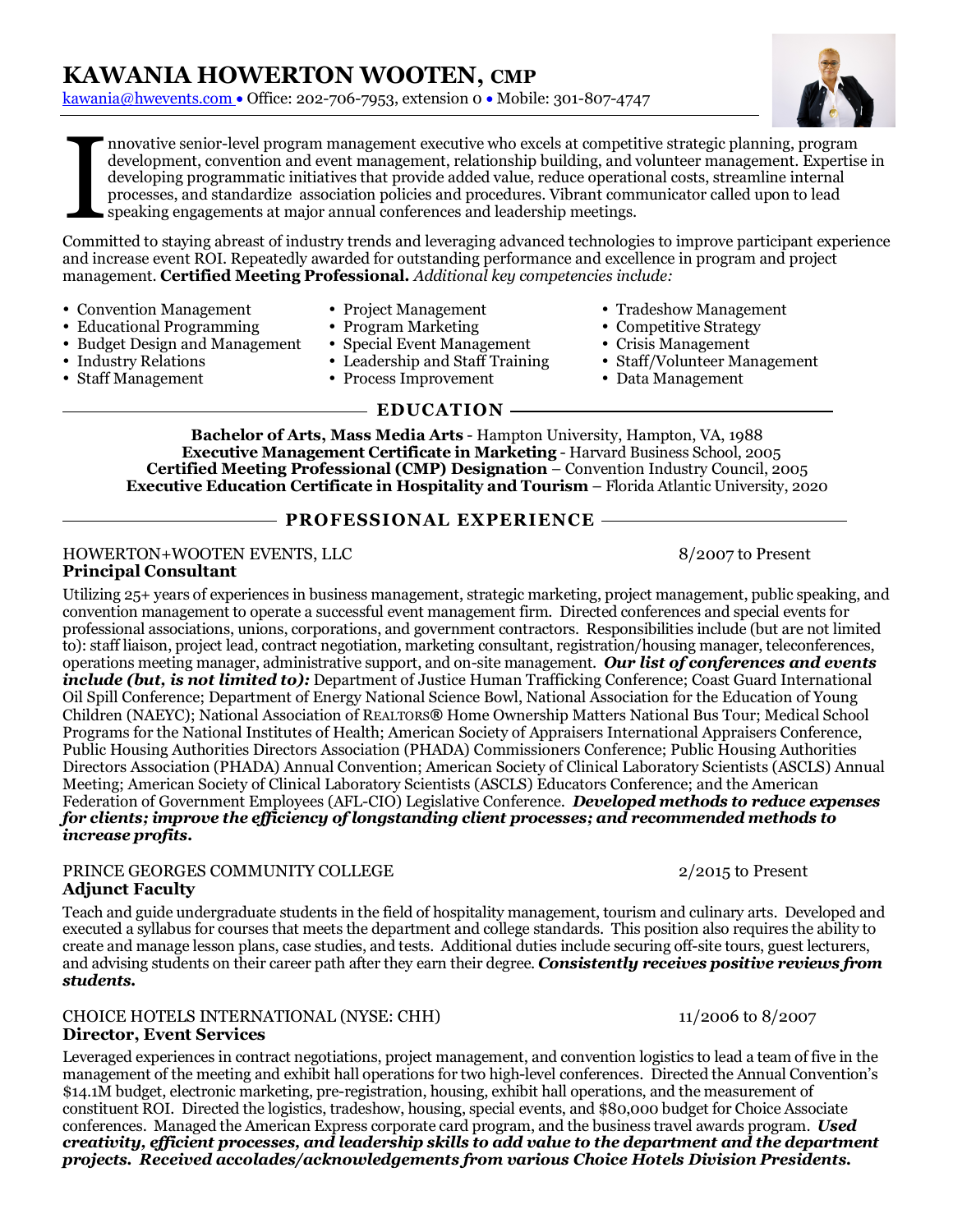## **KAWANIA HOWERTON WOOTEN, CMP Resume Page Two**

## **PROFESSIONAL EXPERIENCE**

### CHOICE HOTELS INTERNATIONAL **(Continued)**

- *Process Improvement:* Decreased staff time by 800+ hours by outsourcing two large administrative convention projects. The revised processes reduced convention expenses by approximately \$3,000.
- *Operating Procedures:* Collaborated with human resources and accounts payable to streamline the Corporate Credit Card program. Worked with them to guarantee compliance and to protect the privacy of the card members.
- *Conference and Tradeshow Management:* Successfully led a team of planners and program developers to provide "high touch" service for two conferences for Choice Associates *(domestic and international).* Supervised the tradeshow staff and worked closely with the general contractor to determine the most efficient exhibit hall operations. Collaborated with the brand solutions team to develop and oversee the annual convention sponsorship program.
- *Corporate Business Travel:* Implemented revised corporate business travel procedures for the entire corporation. Constructed and implemented a comprehensive database program that managed the corporation's award travel programs – this database saved the corporation more than \$2,500 in six months.
- *Cost Savings:* Successfully administered a convention budget of \$14.1 million. Leveraged experience to locate an additional \$450,000 needed to accommodate last-minute convention expenses. Worked with Choice's legal department to streamline the contracts, which increased negotiation power and reduced penalties and expenses.

#### AMERICAN CHAMBER OF COMMERCE EXECUTIVES (ACCE) 3/2006 to 11/2006 **Vice President, Education & Convention**

Led the education and convention team in the strategic direction and overall operations of the association's professional development program, certification program, meetings, and the annual convention. Directed overall convention planning, which included educational programming, logistics, housing, vendor management, and registration for 1,200+ attendees. Managed a \$1.9M convention budget. Partnered with association colleagues on the creation, marketing, and implementation of the association's strategic plan. Collaborated with the VP, Income Development on exhibitor marketing, sponsorships, and exhibit hall operations. Liaised with education and certification committees.

- *Program Development:* Collaborated with ACCE colleagues and association's volunteer leadership to assess and restructure the educational program offerings. The revisions to the educational programs resulted in a 20% attendance increase in the regional conferences.
- *Strategic Marketing:* Collaborated with the VP of Marketing & Communications to overhaul the print marketing for the annual convention. The revisions to the printed collateral improved the convention attendee experience, extended the association's and the convention's brand, added value, and elevated the professionalism. In addition, it decreased staff time, printing costs, and shipping costs.
- *Event Production:* Joined forces with the senior team to revamp the Awards Banquet production. Revisions resulted in an event that was organized, exciting and efficient *(5- hour program condensed to 3.)*
- **Operating Procedures & Cost Reductions:** Collaborated with the education team to review and revise the procedures for two major registration projects. The revisions improved efficiency and customer service, and it decreased staff time by 160 hours and reduced annual convention expenses by \$25,000.

### NATIONAL CABLE & TELECOMMUNICATIONS ASSOCIATION (NCTA) 11/2000 to 2/2006 **Director, Industry Affairs**

Recruited to program development role which has expanded to encompass strategic planning, attendee outreach, and VIP event planning. Collaborated with convention committee to research, develop, and produce more than 30 educational sessions for annual convention drawing 17,000+ attendees. Spearheaded team tasked with the development and editorial control of the convention website, speaker arrangements, and convention research. Managed convention interns and convention website staff. Worked with colleagues at various industry associations to coordinate and manage numerous convention-related events. *Received accolade from speakers, event participants, staff and VIPs.* 

- *Program Development:* Researched industry, technology, and policy trends and issues to ensure that convention programming remains relevant and ties back to the association's mission. Developed electronic speaker service center, which upgraded speaker care, improved process efficiency, and reduced costs by \$7,500.
- *Competitive Strategy:* Researched the format, data, and delivery of the delegate and sessions surveys. Increased return rate from less than 10% to 25-50% return, which improved marketing, program development and overall attendee experience. Increased association revenues by enhancing audio-recording capabilities and providing attendees with session recordings on MP3 files within 24 hours.